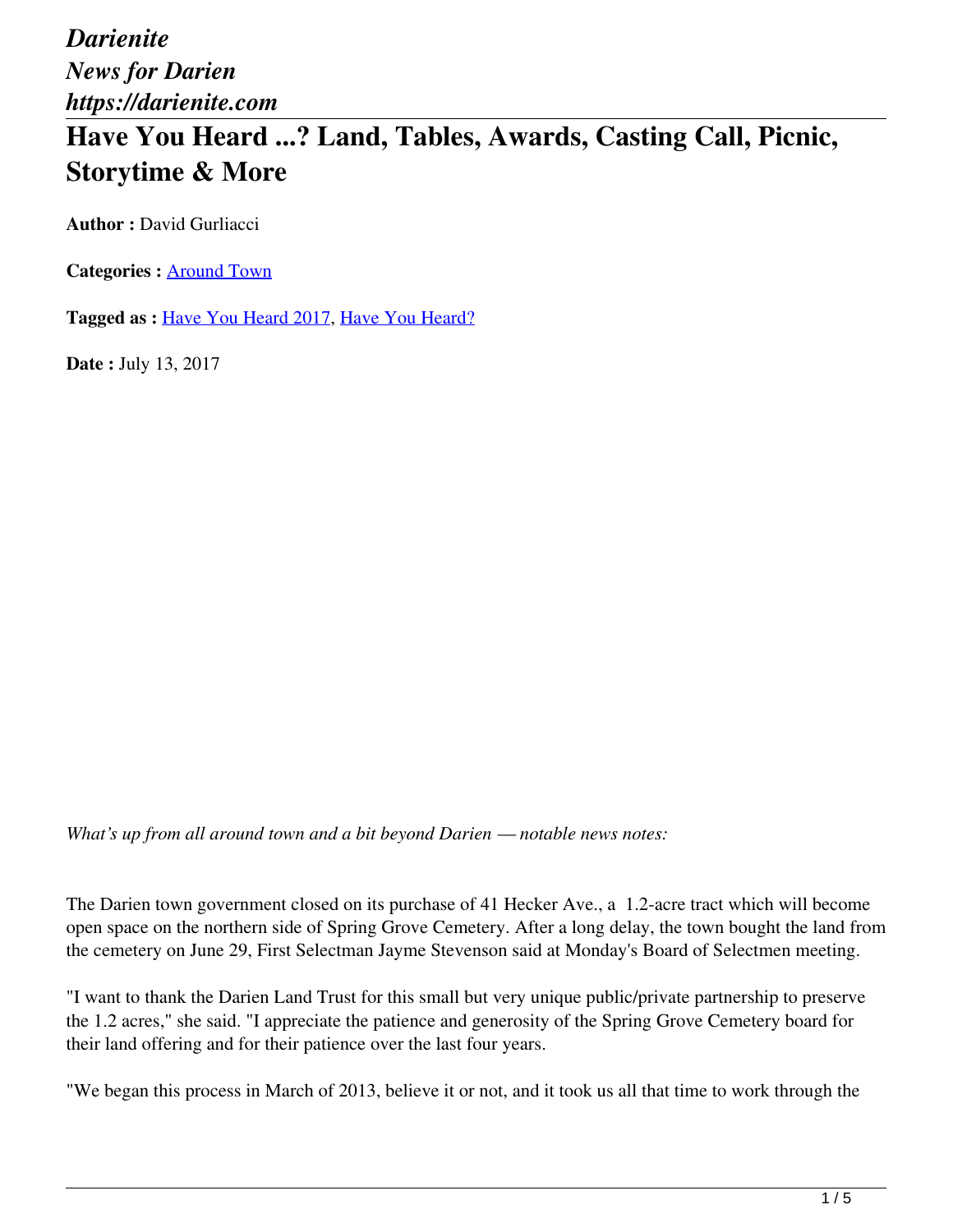## *Darienite News for Darien https://darienite.com*

town approvals and grant funding process, but we have it, and we will discuss next year what, if anything, we want to do with it."

\*\*\*

A much larger piece of land, the northernmost 16-plus acres of the Ox Ridge Hunt Club, has already been acquired by the town, and town officials are now working on "the details of our special permit application, which will likely go to the Planning and Zoning Commission sometime in the early fall," Stevenson said Monday at the Board of Selectmen meeting.

"We had to complete a variety of different things, including a property survey, engineering and traffic studies, schematic design and architectural design before we can make an application to P&Z," she said.

"The Hunt Club has an application coming for Planning & Zoning [...] to move the sand ring from what is now town property onto their own property," she said.

\*\*\*

Darien Sport Shop is seeking local kids to appear in its 2017 Back to School marketing campaign. The ages and sizes needed are boys and girls, sizes 8 to 14 only.

Children must be available to come to the store for a fitting the week of July 24 and then available all day on Thursday, Aug. 3 from 9 a.m. to 5 p.m. for the photo shoot at a location in Darien. Images will appear on social media, email campaigns, website, in-store and local publicity.

Compensation will be in the form of a Darien Sport Shop gift card as well as digital copies of the photos. Modeling experience is not necessary, but a plus. Please submit photos (head shot and full body along with age and size) to Geri Corrigan at **gcorrigan@dariensport.com**.

\*\*\*

The Community Fund of Darien announced that it surpassed this year's fundraising goal. "We set an ambitious target of giving away more money in grants this year to fund critical needs in Darien, Stamford and Norwalk," Executive Director Carrie Bernier said in a statement released by the organization.

"In late May, we were significantly below our goal. We sent a rallying cry to our community and you all responded. We raised nearly \$160,000 in the month of June! As a result, we will now be able to award close to \$800,000 in grants and community initiatives this year."

\*\*\*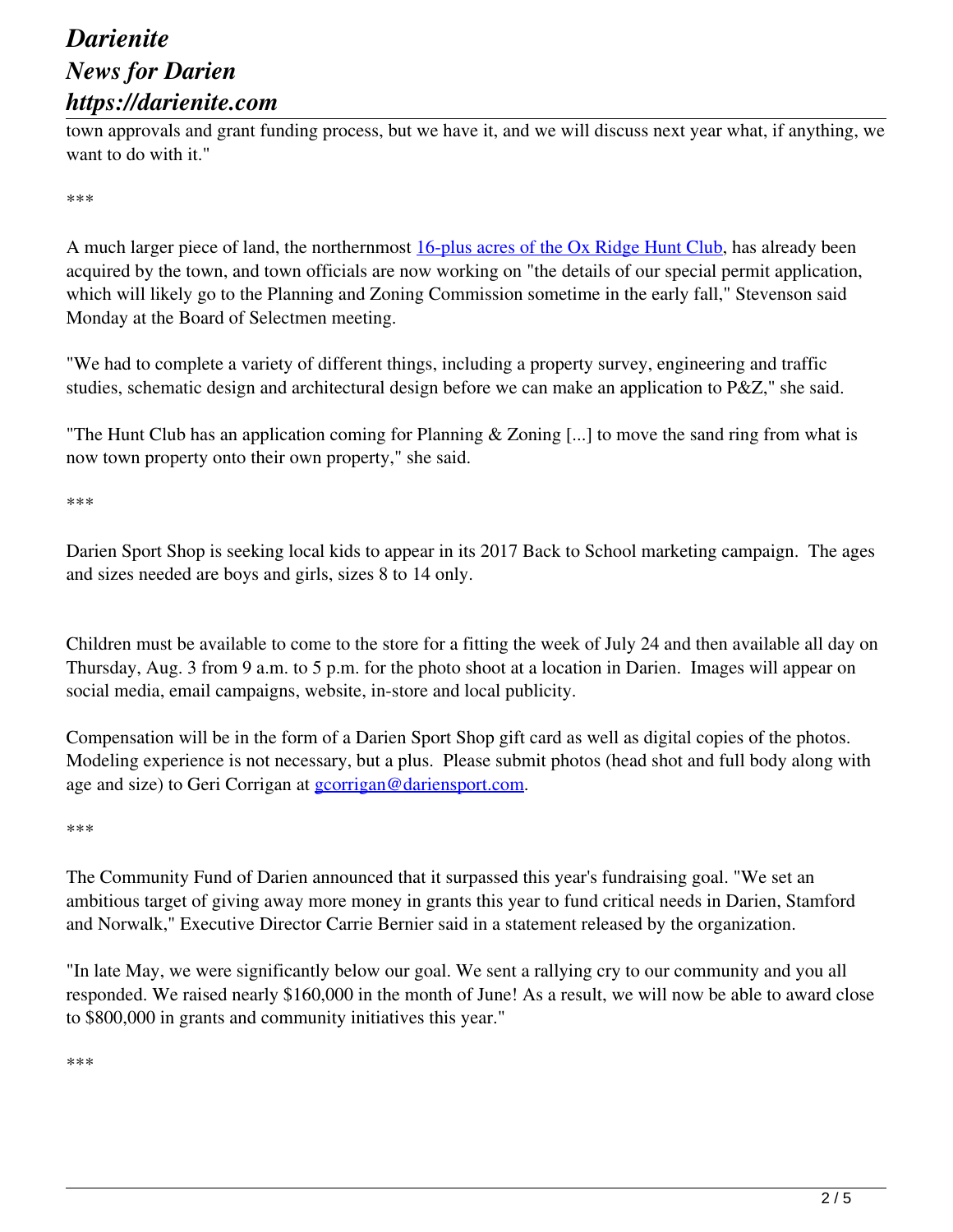\*\*\*

First Selectman Jayme Stevenson met with U.S. Rep. Jim Himes at Town Hall on July 3 to talk about a federal study for high speed rail service. "We also discussed some ways in which we think the state of Connecticut might be able to receive a greater share of federal transportation funding," she said. Stevenson said she was grateful for Himes' taking the time to visit.

\*\*\*

Darien Library will be conducting a beach-themed storytime every Tuesday through the end of August at Darien's Weed Beach Park.

The program is open to all ages and takes place from 10:30 to 11 a.m. from July 18 to Aug. 29.

Patrons must have a beach pass to attend the program, which is co-sponsored by the Darien Parks and Recreation Department.

\*\*\*

Despite the one-day rain delay and despite the surprise of finding a trench dug into the stadium seating area that's used for fireworks watchers, Darien's Independence Day fireworks display was "the best ever" this year, First Selectman Jayme Stevenson said on Monday.

"Anyone interested in joining the fireworks committee or the committee that puts on the Memorial Day Parade: We are in need of some new volunteers," she said at the Board of Selectmen meeting. "So please contact the First Selectman's Office if you have an interest in helping for 2018."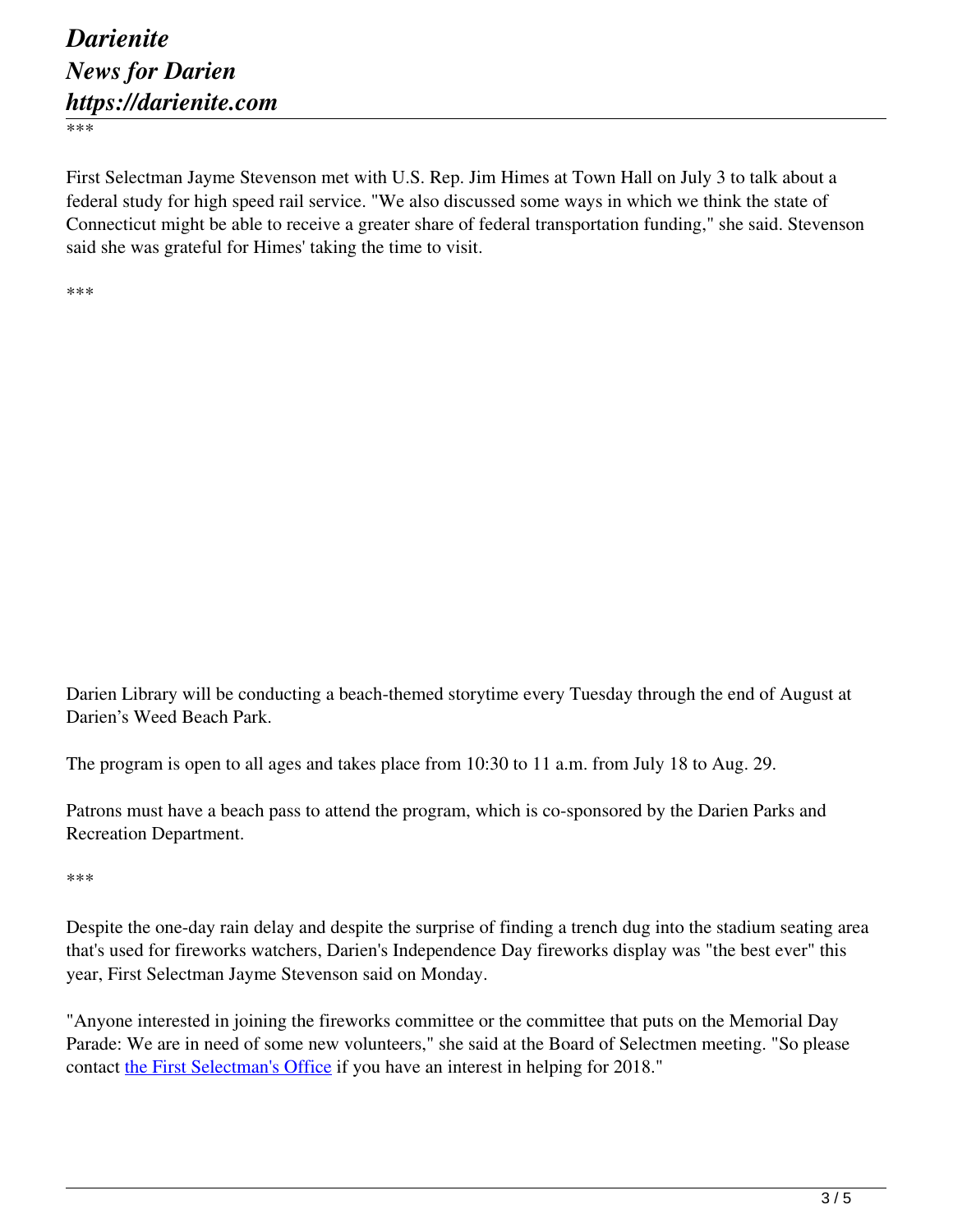\*\*\*

For the fifth year, Doug Milne and Sheree Frank, The Home Team at Houlihan Lawrence, will sponsor the OPUS for Person-to-Person Campership Picnic, which will be held on July 19 at St. Luke's Community Center.

The picnic is the culminating event of the Balloon Day fundraising initiative, which raised an unprecedented \$73,000 to help fund the Campership program this year.

The attendees of the picnic will be 50 children who were among those granted campership scholarships by Person-to-Person. These children attend Roscco, a school and summer camp in Stamford that provides kids with a well-rounded program of classes, two meals a day and extended-day programming for those families who need it most.

At the picnic, the kids will do arts and crafts, jump in bouncy houses, enjoy a magic show by Amazing Andy and eat the finest kid-approved cuisine from the Cowabunga Food Truck.

\*\*\*

Help the homeless enjoy a meal in the great outdoors this summer! Open Door Shelter is crowdfunding for a couple of outdoor tables and umbrellas to help children and families at their shelter. Please give them a hand up.

Visit this page on the Impact Vine website, created and run by the Community Fund for Darien, to make a tax deductible donation to their project.

They're looking for \$540 and have raised \$268 so far, but raising money for this appeal has been difficult. The campaign will last another three days.

\*\*\*

Darien Historical Society's exhibit, "Mannequins on the Runway. Haute Couture and Contemporary Designs of the 20th Century" has been extended to Nov. 1.

You can see the exhibit during the society museum's hours of 12 noon to 5 p.m., Tuesdays through Thursdays at 45 Old Kings Hwy. North, right next to Goodwives Shopping Center.

\*\*\*